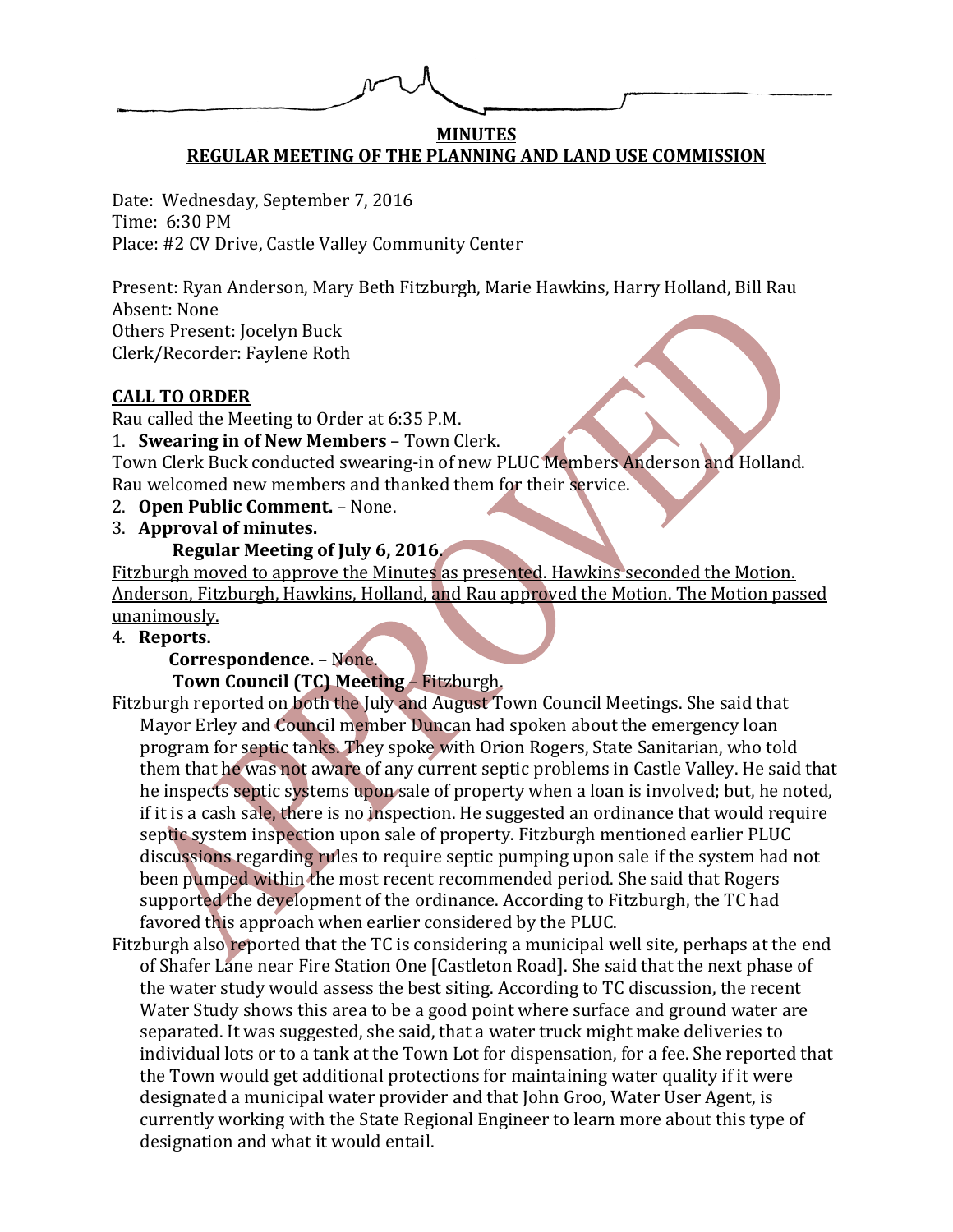Fitzburgh also reported that the Town is seeking Cooperative Agency Status with the U.S. Forest Service as part of its plan revision. The Town is requesting this designation on issues related to its watershed. It may allow the Town to provide input during early planning stages of any changes that might affect the quality of our watershed.

**County Resource Management Plan (CRMP) Report** – Rau Rau said there is nothing new to report.

## **Permit Agent.**

- Roth reviewed the July and August Building Permit Reports. She said that the routine-Conditional Use Permit (CUP) for Lot 117 for office space for JEM Mechanical was a reissue of a lapsed permit for a period of time when the owner was not living in Castle Valley. She also explained that the two listings for the Decommissioning Contract (DC) on Lot 373 for removal of a portion of a pre-existing residence after construction of a new dwelling were detailing conditions for the same DC. An earlier Contract was approved for decommissioning of the building as a residence. Roth also noted that the item for the Castle Valley Inn, Lot 424, was for the annual inspection required by the Town. Fitzburgh suggested that the most recent date of septic tank pumping be included in future inspection reports.
- Fitzburgh commented that this second DC was necessitated as a result of approving a DC before building plans were submitted and approved. Once the plans were submitted, it became apparent that the square footage limit of 7000 S.F. per lot would be exceeded. It was then necessary to issue another DC to require removal of a portion of the original dwelling upon completion of the new dwelling. She explained that the property owners are required to decommission the first dwelling by removing the kitchen within 30 days [of moving into the dwelling or receiving a Certificate of Occupancy] and to remove the necessary portion of the first dwelling within 90 days to allow time for the extensive work required.
- Anderson asked about septic problems within the town. Fitzburgh replied there were none that she was aware of but noted that the State requires designation of an alternative drainage field site location before final approval of any new septic system.

#### **Procedural Matters.**

- Roth explained that the PLUC Member List included in the binder shows the expiration date for each PLUC Member's term and designates the position number (as identified in Ordinance 2006-3) that each person holds. Rau requested that Roth notify the Town Clerk that TC Motions to approve new PLUC Members should include the position (A, B, C, D, or E) being filled.
- Fitzburgh requested that the PLUC adopt a rule that all information and documents for nonroutine building permits and noncomplying building permits to be considered by the PLUC be available one week before the Meeting. After discussion, PLUC Members agreed that information and documents must be made available by the Monday of the week prior to the PLUC Meeting (10 days in advance). Roth will add this requirement to the Building Information Sheet, the Town website, and to the Building Permit Agent Procedures list. She will inform PLUC Members of any complications or other inclusion sites.

# **Open Meetings (OPM) Training Report** – Roth

Roth presented the following issues that were discussed at the June 9, 2016, Open Public Meetings Training in Moab: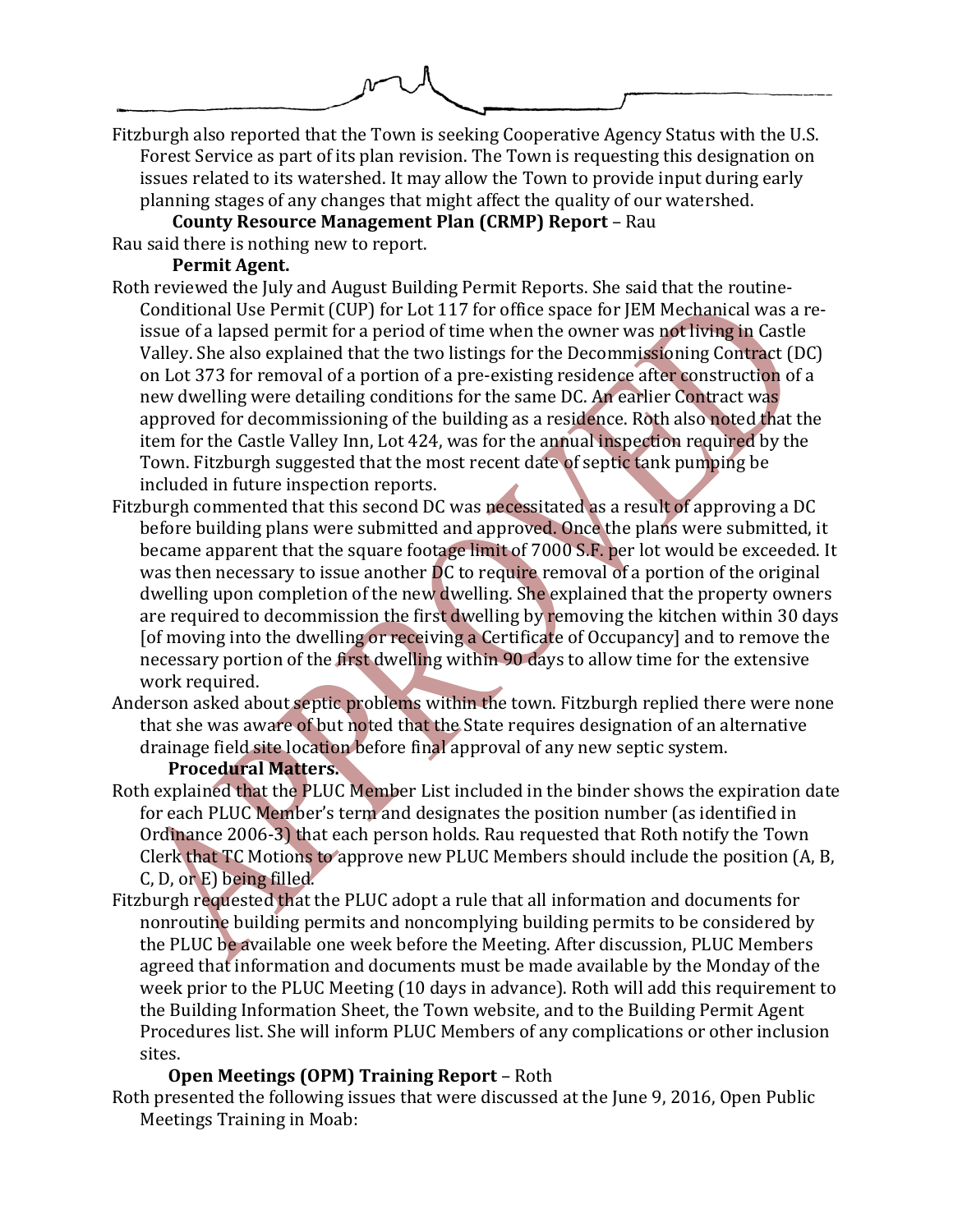

- $\Box$  General e-mail discussions are to be informational, factual, or staff updates. They should not share opinions which should be reserved for discussion in public meetings. Fitzburgh requested that Roth provide PLUC Members with a retention schedule for email.
- $\Box$  The only reasons the PLUC might enter a Closed Meeting would be for discussion of competence or health of an individual, imminent litigation, or investigative proceedings of criminal misconduct. It is important to be aware that specific procedures must be followed in opening, recording, conducting, and ending a Closed Meeting.
- $\Box$  Any site visit by a quorum of the PLUC requires written minutes or an audio recording of the visit.
- Members participating in a Meeting electronically are not required to participate in the entire Meeting. The Minutes must record when the Member enters and leaves the Meeting. PLUC Members noted that partial attendance of a Meeting could affect whether a quorum was present.

# **Identification of Land-Use Issues**

- Fitzburgh reviewed the list of current Castle Valley Ordinances and identified those that she knew to be land-use ordinances that the PLUC would have to review, hold Public Hearings, and recommend action to the TC. She stated that Meg Ryan from the ULCT clarified that the following types of ordinances would fall under the purview of the Town Council: ordinances related to enforcement, personnell and payroll, Town budgets, Town roads, Animal Control Ordinances, and Nuisance Ordinances. The following were identified as land-use or that have been treated as land use ordinances by the Town in the past:
	- $\Box$  92-1 electric utility installation
	- $\Box$  85-3 zoning ordinance
	- □ 2006-3 establishment of PLUC
	- $\Box$  95-6 building permit process
	- 2009-2 driveway culvert policy
		- 2011-1, 2007-5, 2006-5, 1985-1 adoption of International Building Code
		- 2007-2 building permit moratorium
		- 2005-1, 1986-1 annexation policy
	- 2004-3 subdivision ordinance
	- □ 2004-2 master development plan
	- $1996-1$  watershed protection
	- $\Box$  1995-6 building permit forms
	- $\Box$  1991-1 outdoor lighting

Fitzburgh noted that Ordinance 2011-1 should be updated to adopt the most recent building codes.

Roth will examine past Meeting documents to determine if the PLUC was involved in 2007- 7 (hunting and discharge of firearms), 2007-6 (prohibition of open fires, fireworks, and other hazards during period of high fire danger), 1998-3 (standards and requirements for manufactured homes), and 1998-2 (animal control).